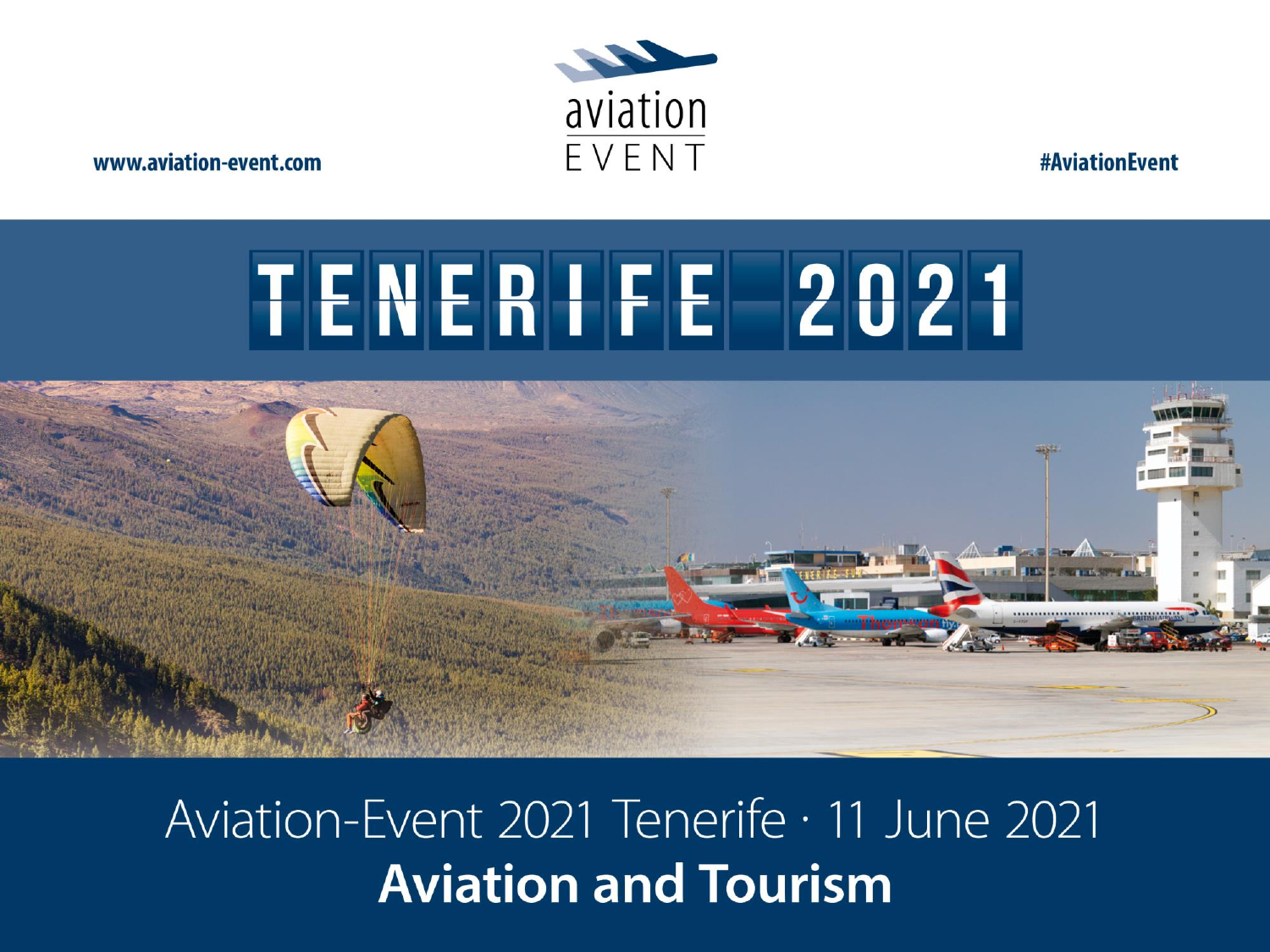

# **Opening Speech Pedro Martin**, President of Cabildo Tenerife

**Panel 1 Why Tenerife?**  *(it is a good place for tourism and to setup business)* **David Perez**, CEO, Tenerife Tourism

Moderator of the day: **Prof. Dr. Adrian von Dörnberg**, President of the Aviation-Event Supervisory Board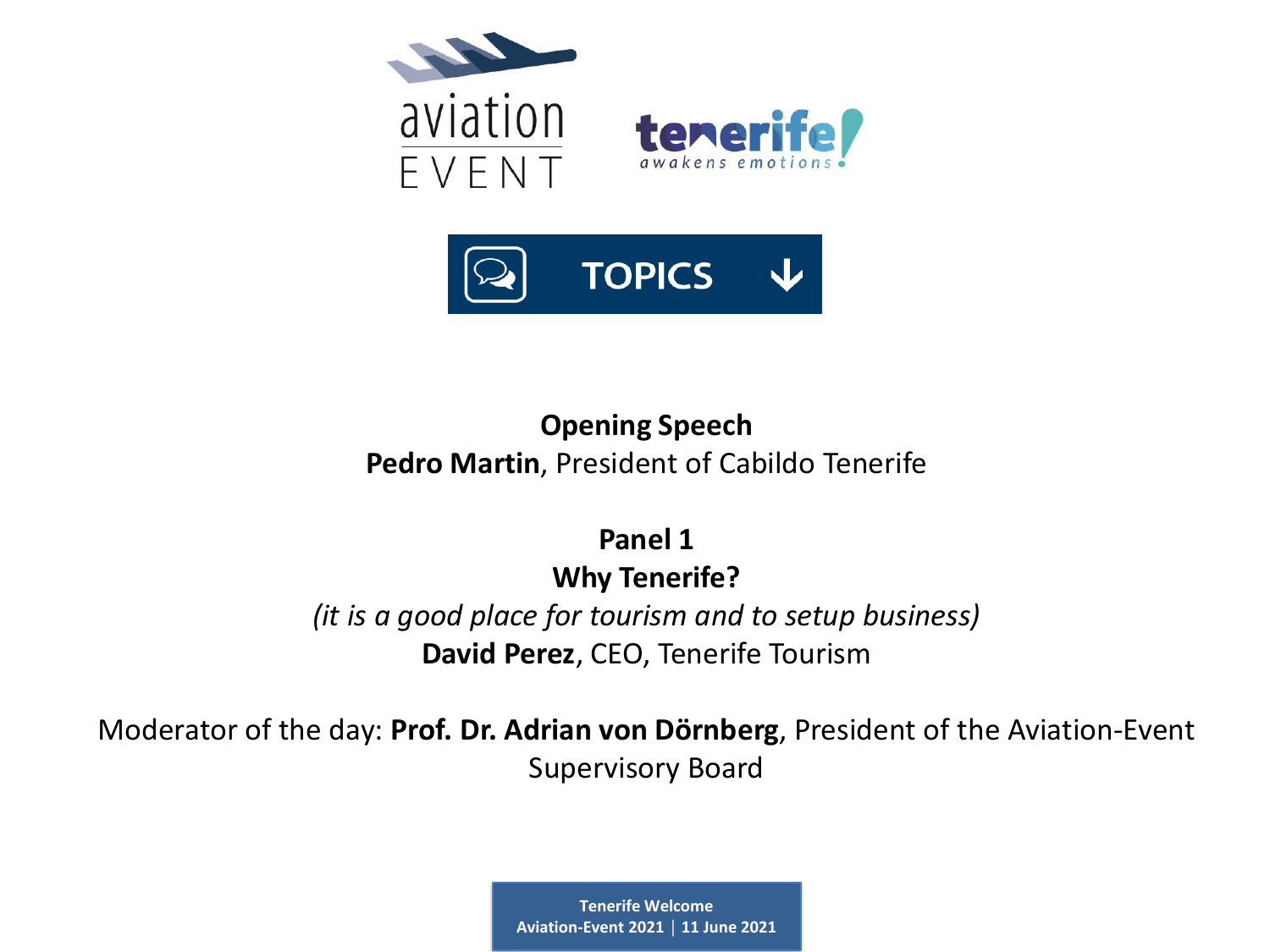

# **Panel 2 Crisis management in the travel industry**

*▲Crisis Management in the tourism industry: Evaluation of concepts/lessons learned from the pandemic crisis/response ▲Developing measures, plans and manuals to promptly respond to disaster events in an adequate way to minimize the negative impact to visitors and the tourism industry ▲Risk perceptions and the influencing variables ▲ How crises effect the purchase decision process, destination branding/image and its manipulation, (do you mean Preventive Strategies, i.e. Resilience Management?) and strategies ▲ How Crisis Management learnings inform future Resilience Management ▲ Learnings from the Covid-19 response.* 

**Frederic Chevalier**, Regional COO, Lagardere Travel Retail **Patrik Romano**, Managing Director, Bologna Welcome **José Ramón Bauzá**, Renew Europe Group Coordinator for the Transport and Tourism Committee, European Parliament

Moderator: **Prof. Dr. Karsten Benz**, Alix Partners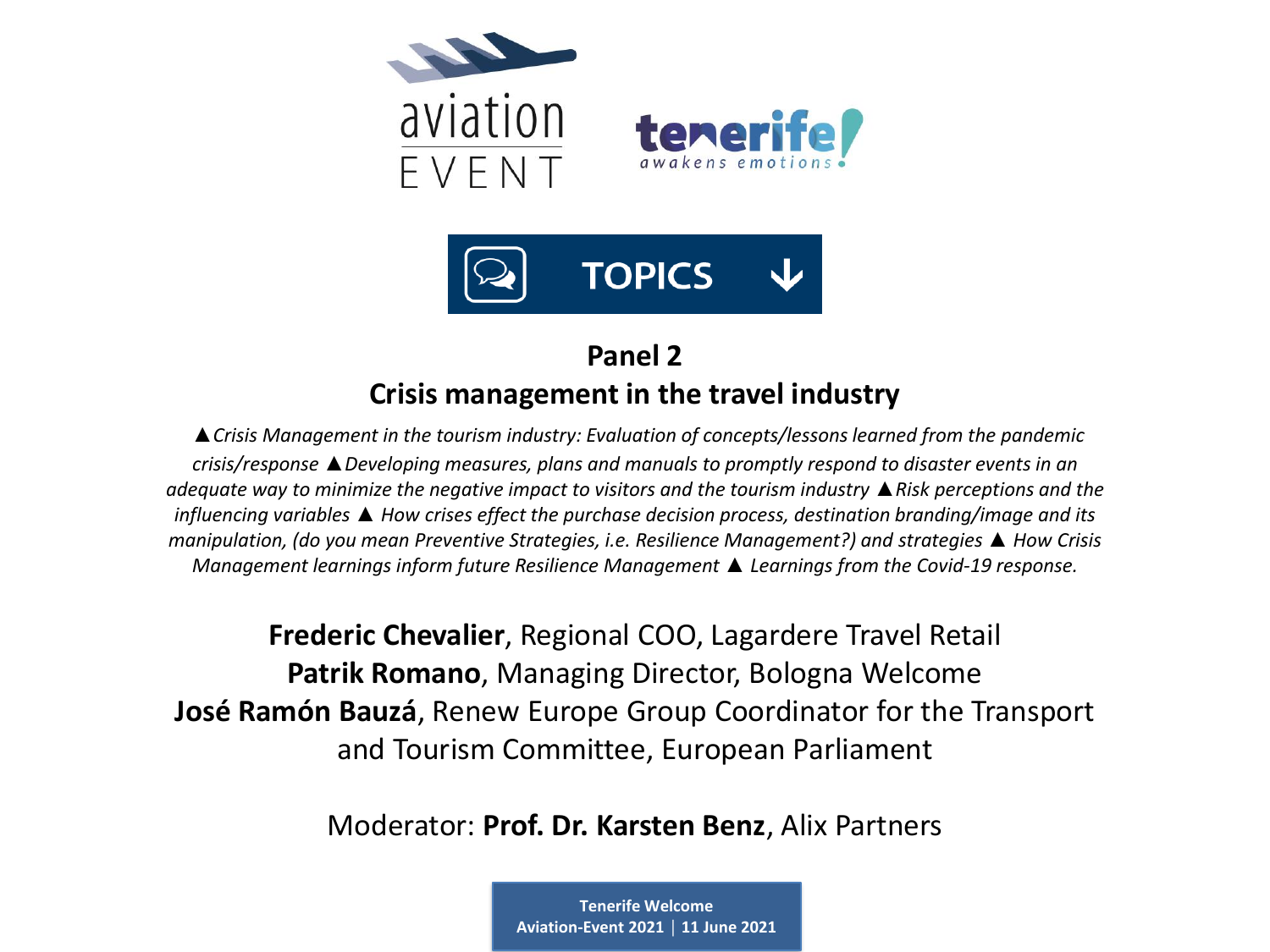

# **Panel 3 The New Normal**

*▲Measures & Futuristic approach plan ▲ Non price factors have become more important in travel decisions? ▲ What's the best way to get an internationally accepted health pass? ▲ The point in time at which a vaccine will be widely available is not known. Also, many efforts are ongoing to alleviate travel restrictions in the EU (e.g., by replacing quarantines with COVID testing), but a coordinated approach at EU level is not yet in place ▲ How resilient is the New Normal (or: How to increase the industry's resilience in the New Normal) ▲ What are the new opportunities of the New Normal? (e.g. internal: closer cooperation amongst travel ecosystem partners etc. / external: new products and services; direct sales channel shift; higher willingness to pay for services; faster digital transformation etc.)*

# **Ismail Ertug,** Member of European Parliament **Anton Õnnik**, CCO, Xfly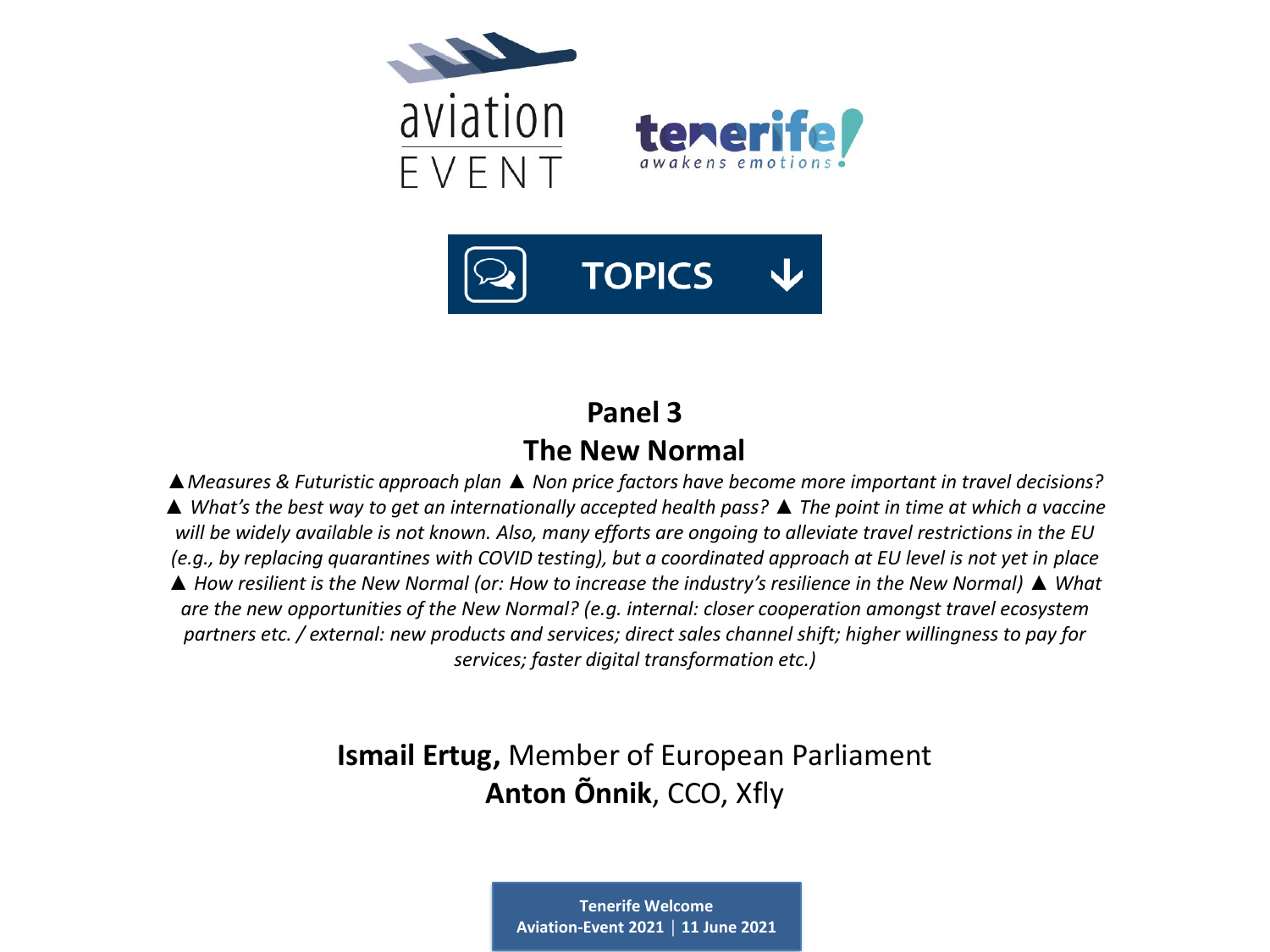



# **Aviation in The Americas: Steps Towards A Full Recovery**

*▲ Route to Recovery. (Economical Research/Balance)▲ Aviation sector survival and financing ▲ Opportunity for greater regional cooperation/coordination*

**José Ricardo Botelho**, Executive Director and CEO, Latin American and Caribbean Air Transport Association (ALTA)

**Rafael Echevarne**, Director General, Airports Council International - Latin American and The Caribbean Region (ACI-LAC)

**Luis Lopez Chapi**, Director, Tenerife South Airport

**Jared Harckham**, VP Managing & Director Aviation & Tourism, ICF

**Eduardo Parra López**, Professor of Business Organisation, Digital Economy and Tourism, University of La Laguna

**Moderator**: **Jeff A. Peet**, Managing Editor, ALA News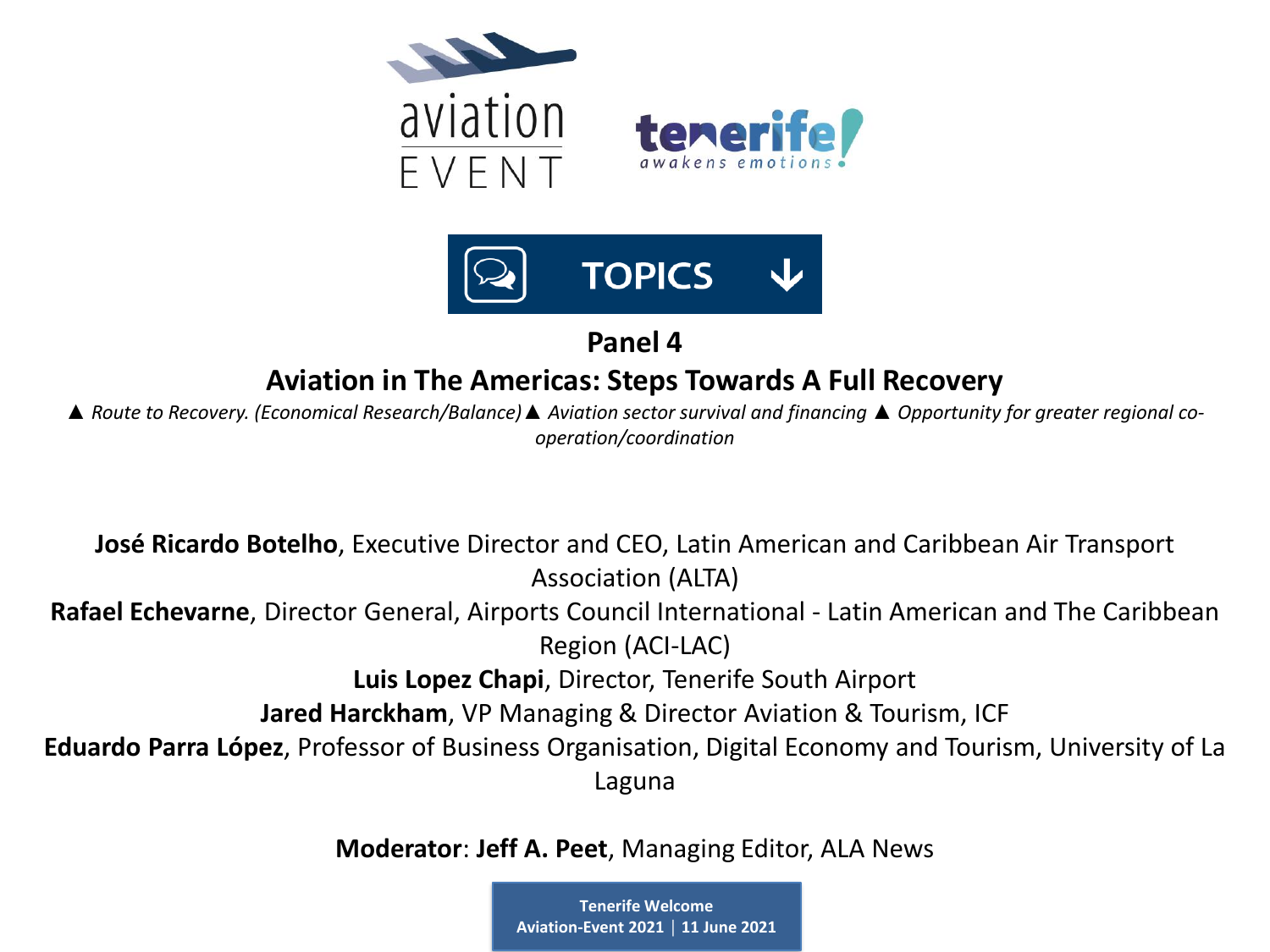

## **Digitalization as an enabler for a new business Model**

*▲ The shift towards digital identity and the use of biometrics ▲ Digitalization allows for improved customer experience, ▲ But digitalization can also be dangerous: Virtual or augmented reality solutions will increase, especially in Asian markets, decreasing the need for air travel ▲ Remote working: Significance and its effect on business travel ▲ With increased digitization, cyber risks and threats will also increase ▲ Digital transformation to improve margins/ bottom line (new revenue streams; improved distribution; increased efficiencies lead to lower cost base etc.)*

> **Eric Leopold**, Founder, Threedot **Peter Baumgartner**, Chairman, Bluearbre **Jonne Kuyt**, Director of Design Driven Innovation, ES\_Mobility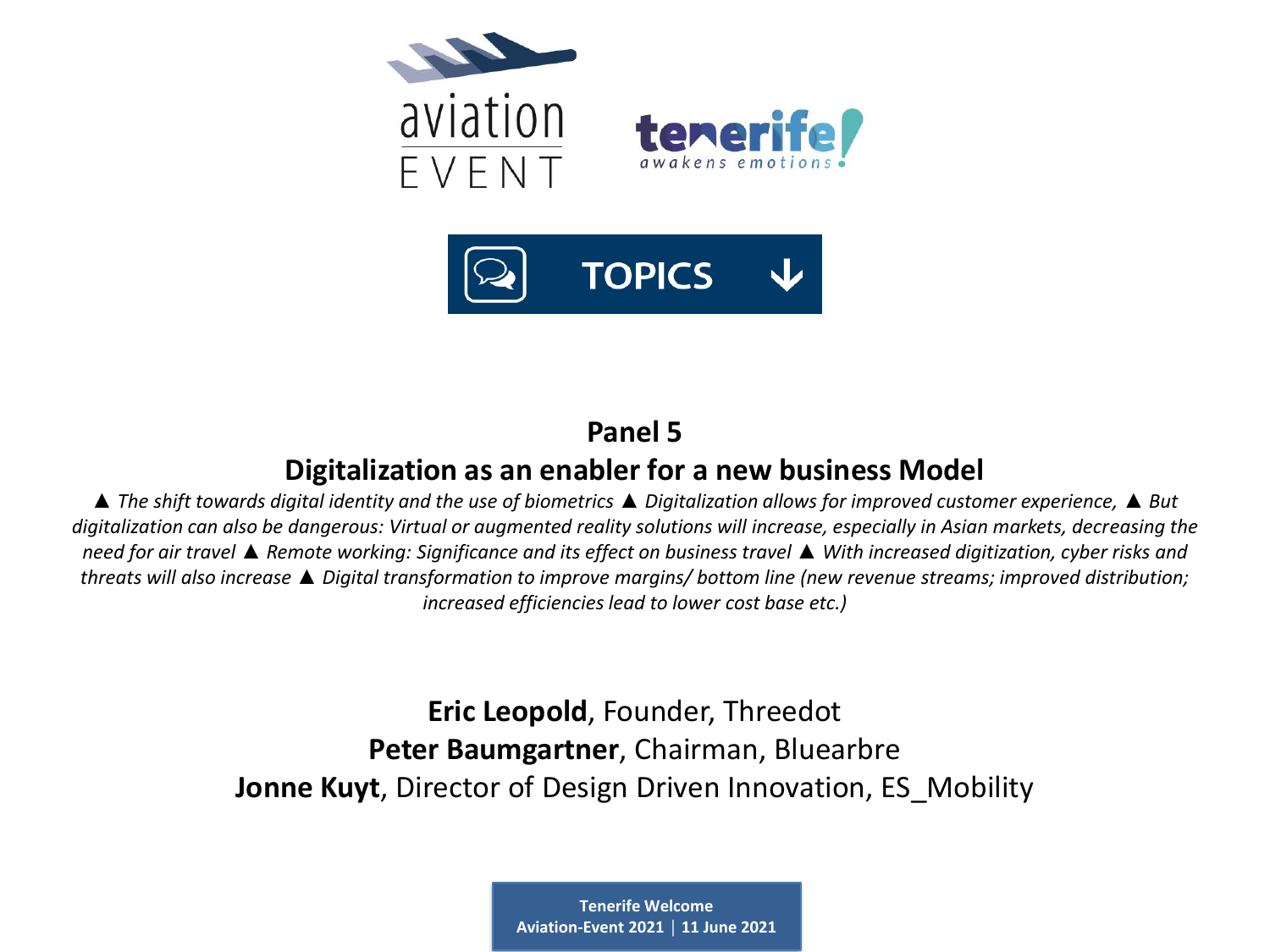

### **Opportunities on the path to a more Sustainable Travel Industry**

*▲ COVID-19 has crippled global travel, but not the growing demand for a sustainable reboot of the sector as a whole from both political and social standpoints. Climate-related goals are to come, and the question is not when, but in which form ▲ How do industry and political leaders see the future of travel? And – besides environmental challenges – how can the value chain be rebalanced to secure the economic sustainability of the hard-hit sector? ▲ What should be the key focus/is the more promising approach: stricter regulations or focus on new technologies? ▲ Self-regulation vs imposed regulation – what is the right approach? ▲ What are the most promising technologies and developments to contribute to sustainable travel? ▲ New business opportunities (eco travel; sustainability labels; higher margins for sustainable travel products etc.) ▲ Is the consumer ready to pay for sustainability (carbon off-setting; more expensive sustainable products etc.)? ▲ What are current targets and how is the industry tracking?*

**Henrik Hololei,** Director General for Mobility and Transport, European Commission **Magnus Brunner**, State Secretary, Republic of Austria **Rafael Schvartzman**, Regional Vice President Europe, IATA **Valter Fernandes**, CEO, TAP Express

**Heike Birlenbach**, Senior VP Customer Experience, Lufthansa Group Airlines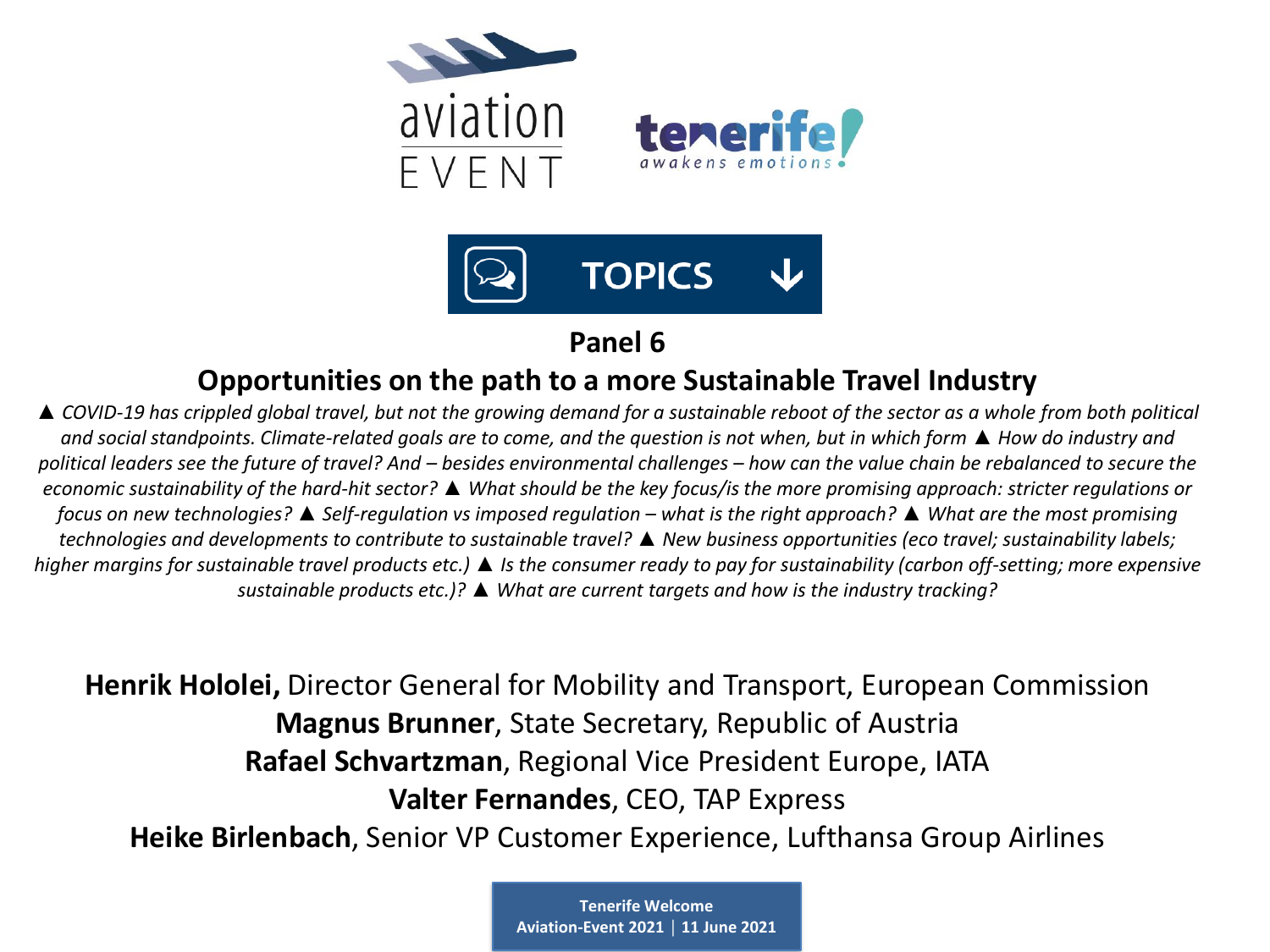

# **The Long-Term Macro Perspective: Future Business Models in the Travel Industry**

*▲ Is COVID-19 the end of intercontinental tourism as we knew it? ▲ Key drivers in the Travel industry ▲ Analysis methods- visibility of advantages/disadvantages of methods ▲ Marketing instruments and best practices ▲ Leisure travel behavior during the pandemic ▲ Changes in the value chain (re composition of the value chain and the profit pool) ▲ "Travel-as-a-service" model ▲ Consolidation threat or opportunity? ▲ The future role of technology*

**Nazareno Ventola**, CEO & MD, Bologna Airport **Arni Gunnarsson**, Managing Director, Iceland Travel **Andreas Papatheodorou**, Professor and Director, University of Aegean **Tobias Pogorevc**, CEO, Helvetic Airways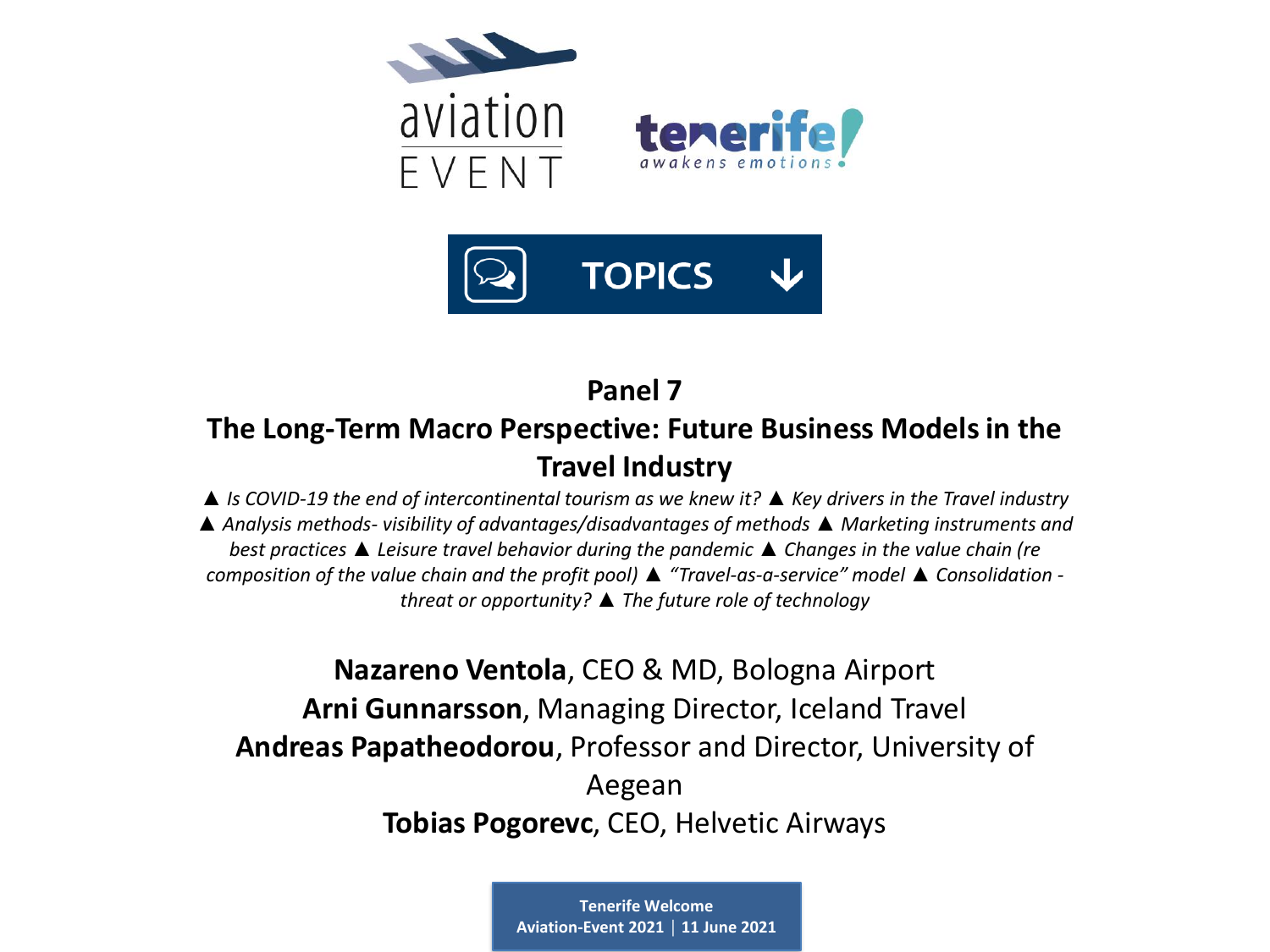# aviation EVENT

#### www.aviation-event.com

**#AviationEvent** 





**Prof. Dr. Karsten Benz** Alix Partners



**Michael Garvens** Senior Consultant Aviation



**Rüdiger Kiani-Kreß** Aviation Journalist, Wirtschaftswoche



**Markus Kopp** Senior Advisor Aviation



**Prof. Dr. Adrian von Dörnberg** Founder & Managing Partner, The Travel Consulting Group GmbH

> **Tenerife Welcome Aviation-Event 2021 │ 11 June 2021**



**Kurt Hofmann** Aviation Journalist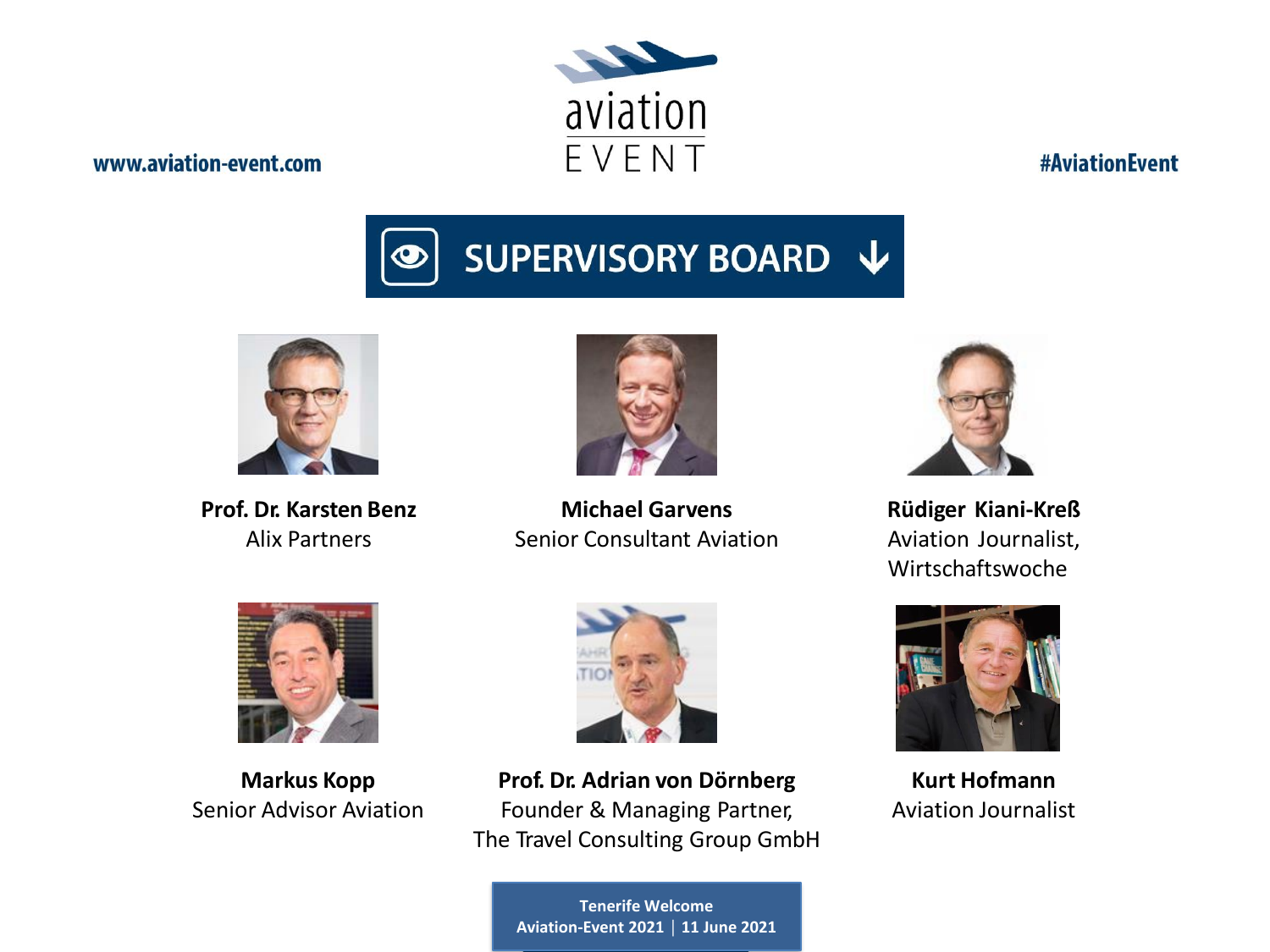# aviation EVENT

#### www.aviation-event.com

**#AviationEvent** 





**Dr. Karsten Mühlenfeld** Director Maintenance & Engineering, Ryanair



**Julian Jäger** COO & Joint CEO of Vienna Airport



**Dr. Michael Kerkloh,** Aviation Expert



**Martin Isler** EVP Airline, Luxair

**Tenerife Welcome**<br>Press Freest 2021 | 11 Iun **Aviation-Event 2021 │ 11 June 2021**



**Prof. Dr. Raphael von Heereman** Professor, University of Antwerp



**Rafael Schvartzman** Regional Vice President Europe, IATA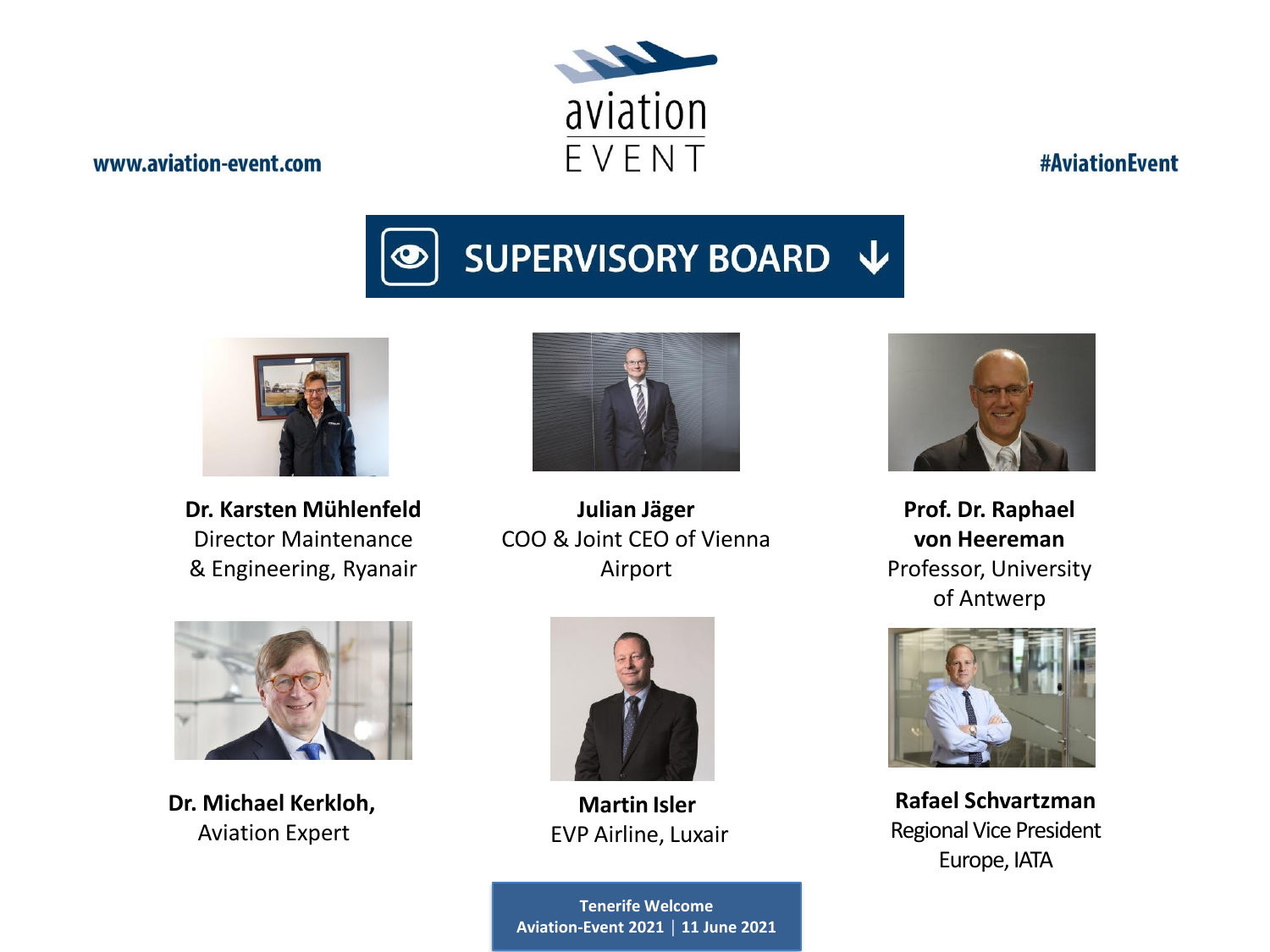#### **Tenerife Welcome**<br> **Priem Frent 2021** | 11 Iu **Aviation-Event 2021 │ 11 June 2021**

#### www.aviation-event.com

**Ioanna Papadopoulou,** Director of Communications & Marketing, Athens International Airport S.A.





**#AviationEvent** 

**Peter Oncken** Managing Partner INTRO Aviation







**Nazareno Ventola** CEO Bologna Airport

**David Ciceo** CEO Cluj Airport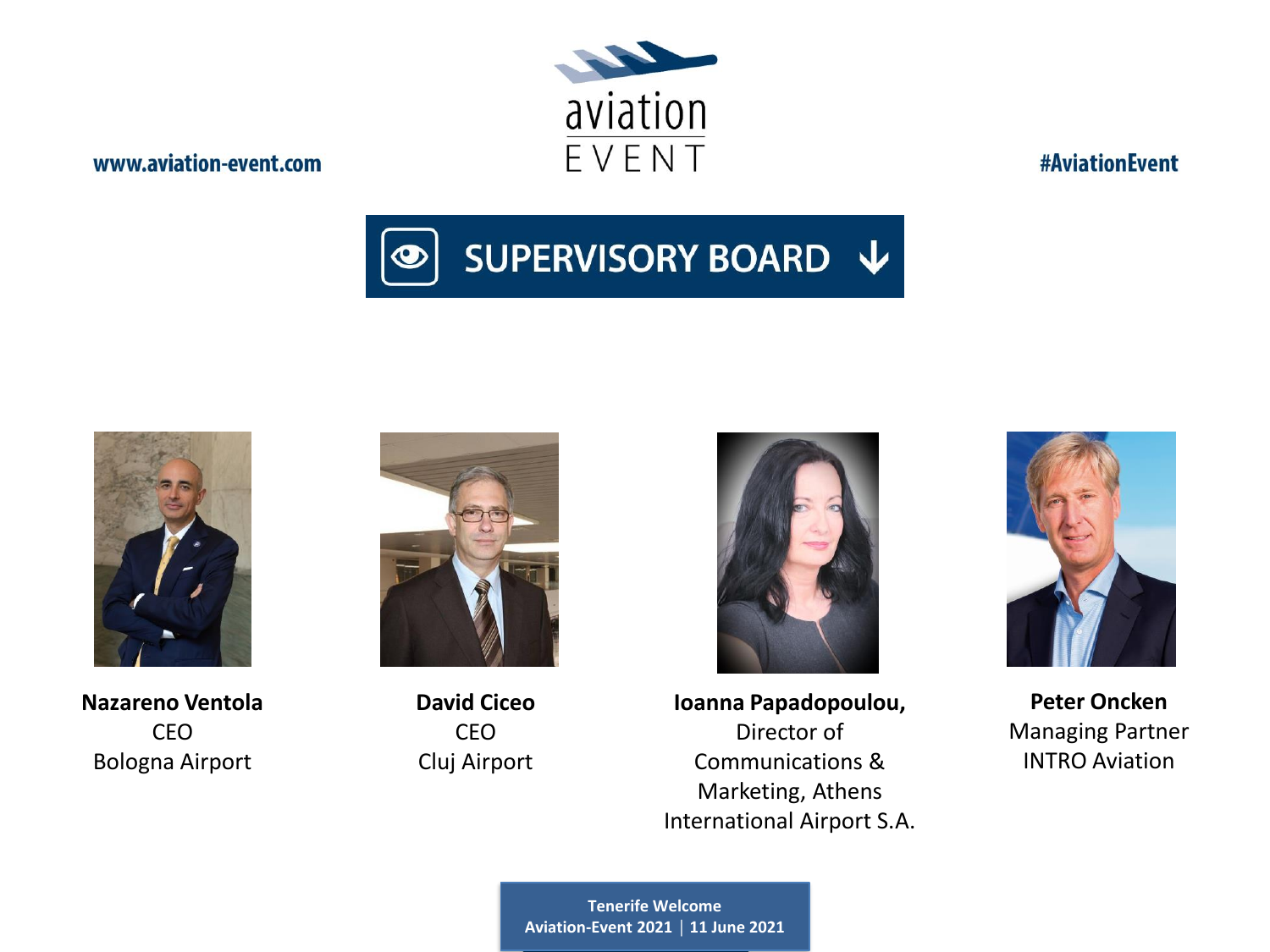

**#AviationEvent** 





**David Pérez Gonzalez**, CEO, Tenerife Tourism



**Peter Baumgartner**, Chairman, Bluearbre

**Tenerife Welcome Aviation-Event 2021 │ 11 June 2021**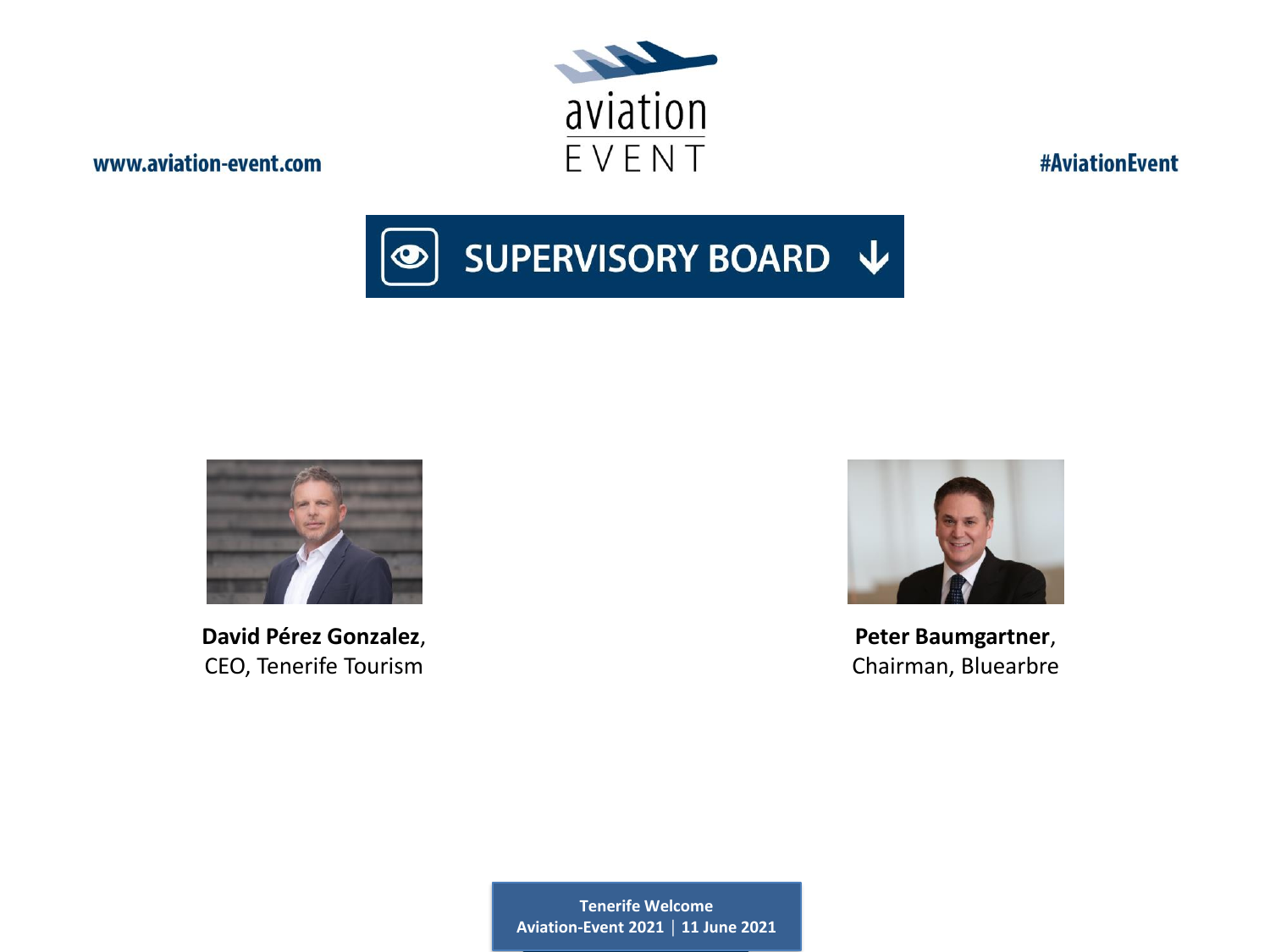

**#AviationEvent** 



**Hosting Partner**

tenerife

#### **Economy Class Partner**







**ES** 











#### **Global Partner TV Partner MICE Media Partner Aviation Online Media Partner**

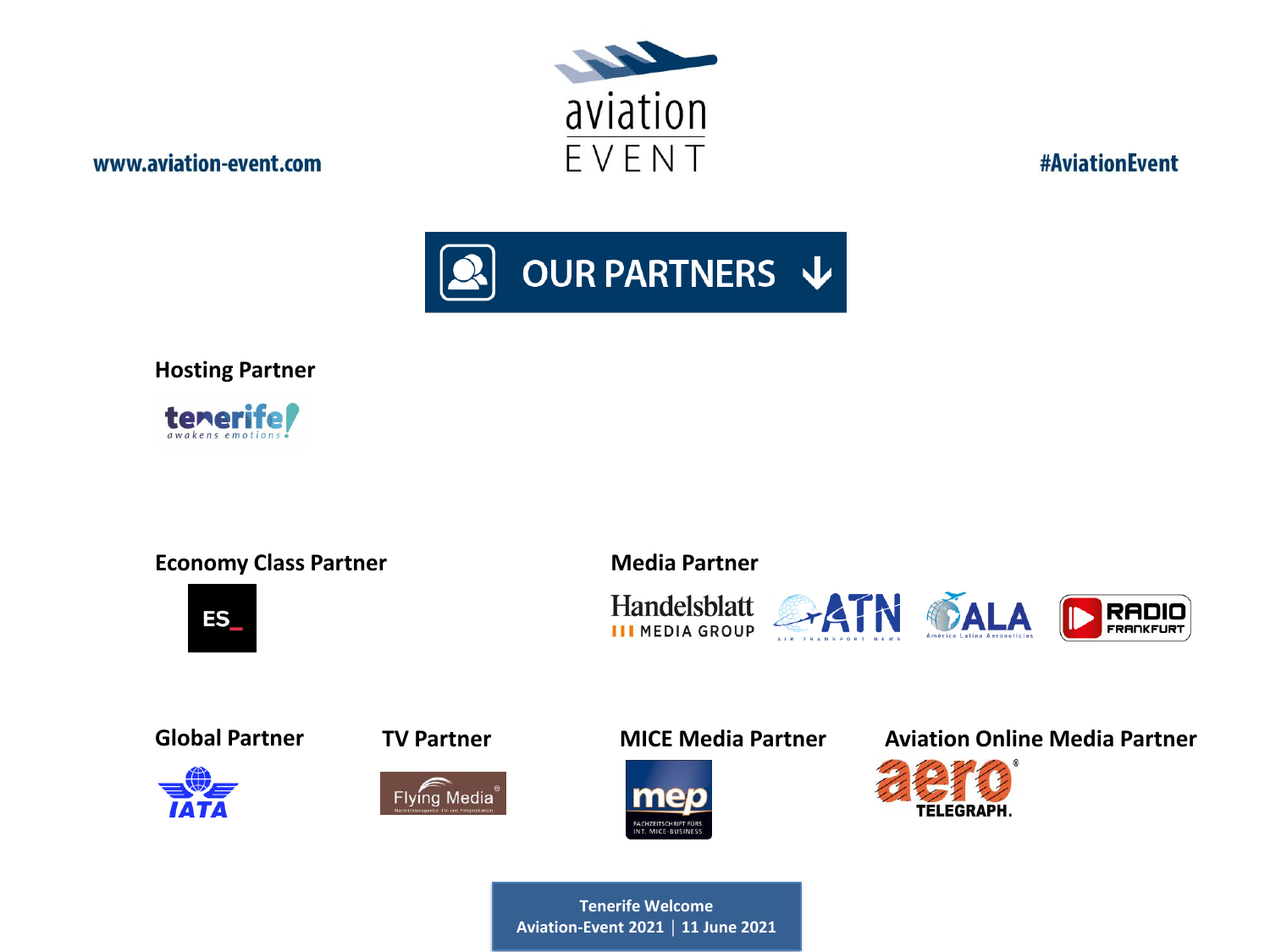

**#AviationEvent** 



#### **Media Award Partner Brand Partner Brand Partner Brand Partner**





act&react

**Web Partner**



**Supporters**

TRAVEL CONSULTING GROUP

**Agency Partner**

(Zuhœrɛn) AGENTUR FÜR KOMMUNIKATION